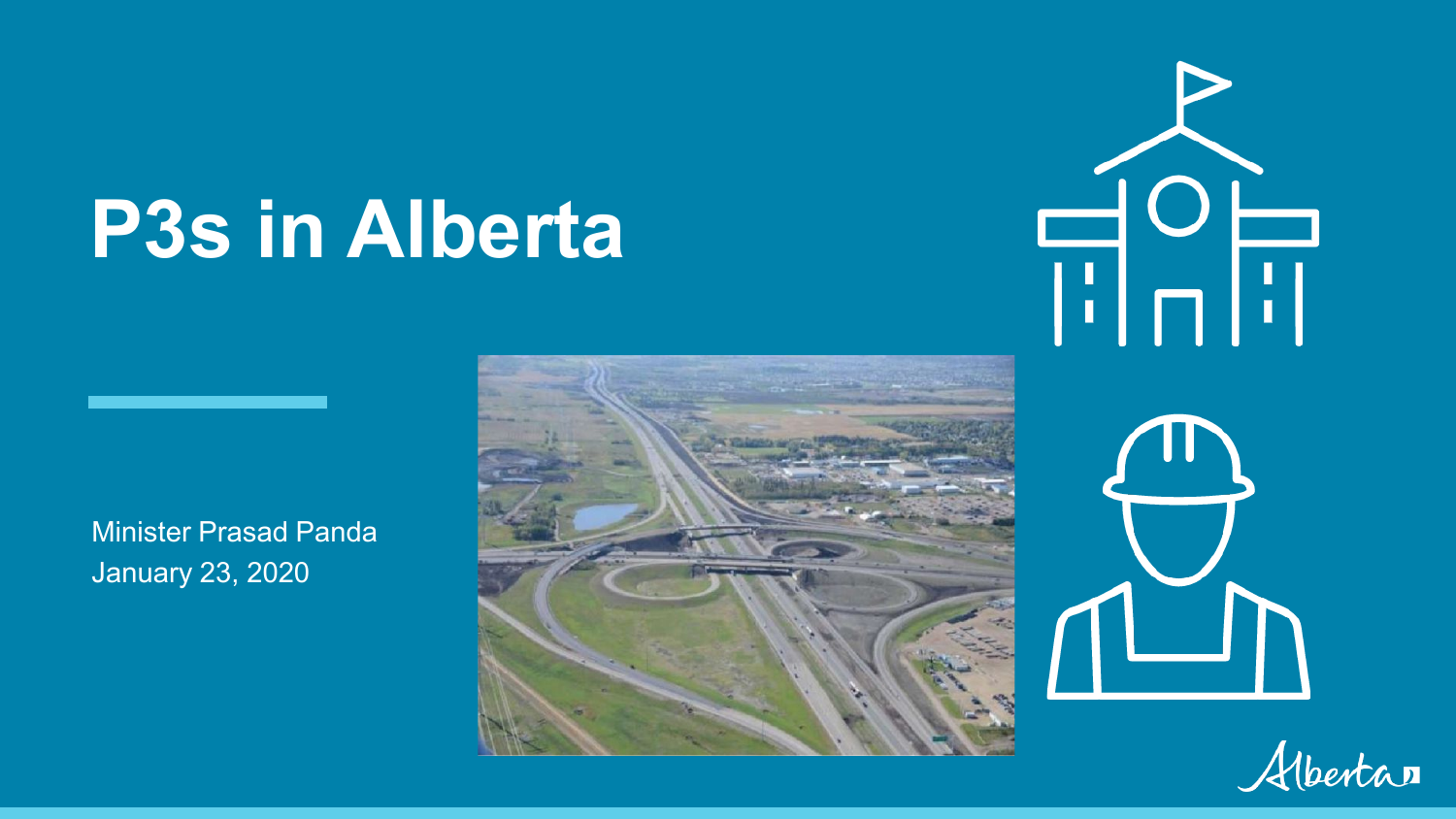## What is a P3 in Alberta?

Alberta defines P3s as:

An infrastructure project in which a private contractor:

- Provides some or all of the financing for the project;
- Designs and builds the project, often providing operations and maintenance for the project, and often backed by an "extended warranty"; and
- Receives payments from government over an extended period of time, subject to deductions for failing to meet contractually defined performance standards.

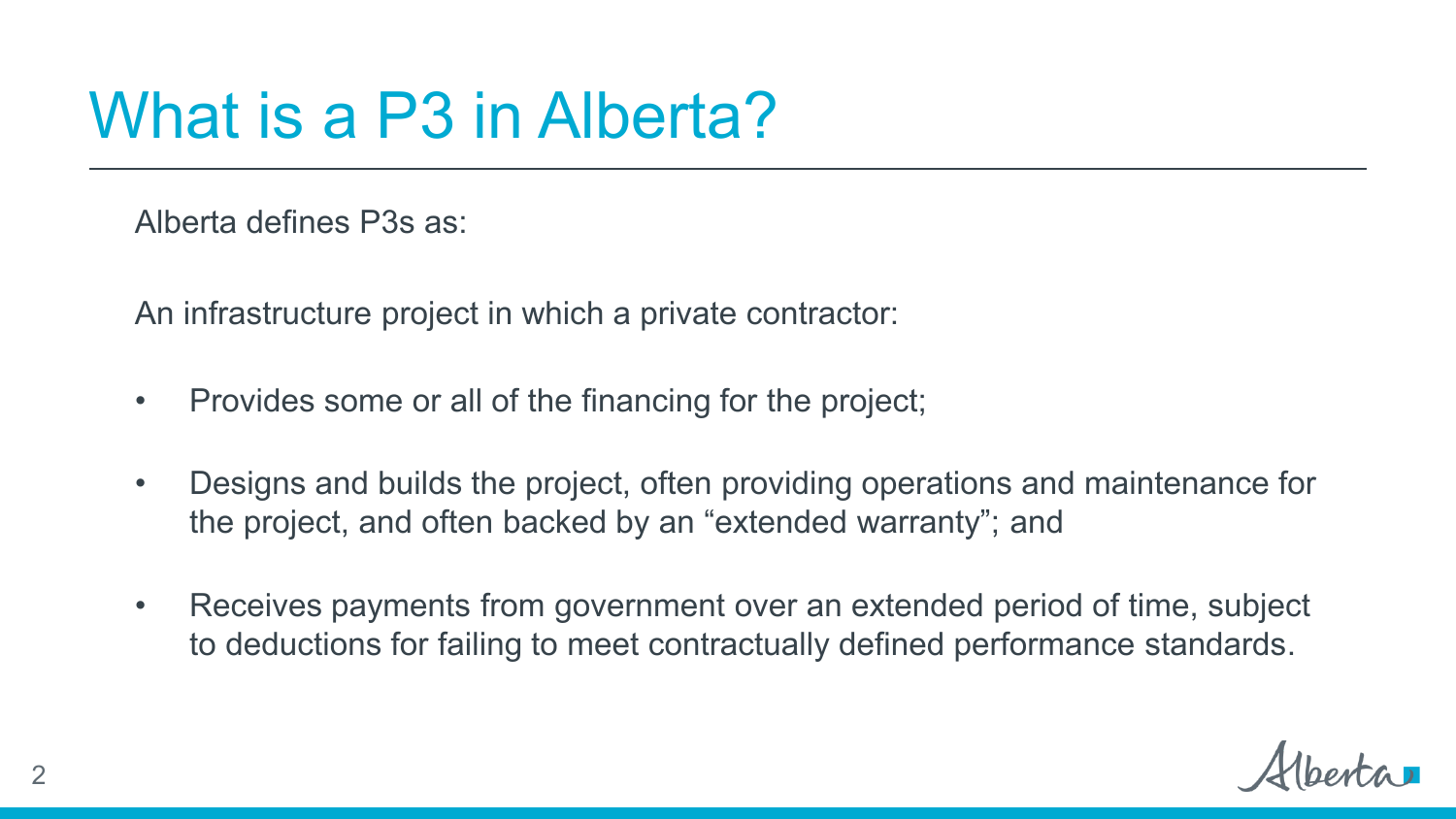## P3 Project Guiding Principles

- Project must generate value-for-money
- The Preferred Proponent provides the lowest compliant net present value (NPV) bid; however, both design and lowest NPV are considered in facilities such as hospitals
- Project agreement is negotiated upfront, no changes after final submissions
- Risk is assigned to party who can best manage the risk
- P3 process must be open, fair and transparent
- Process must be competitive ideally 3 proponents

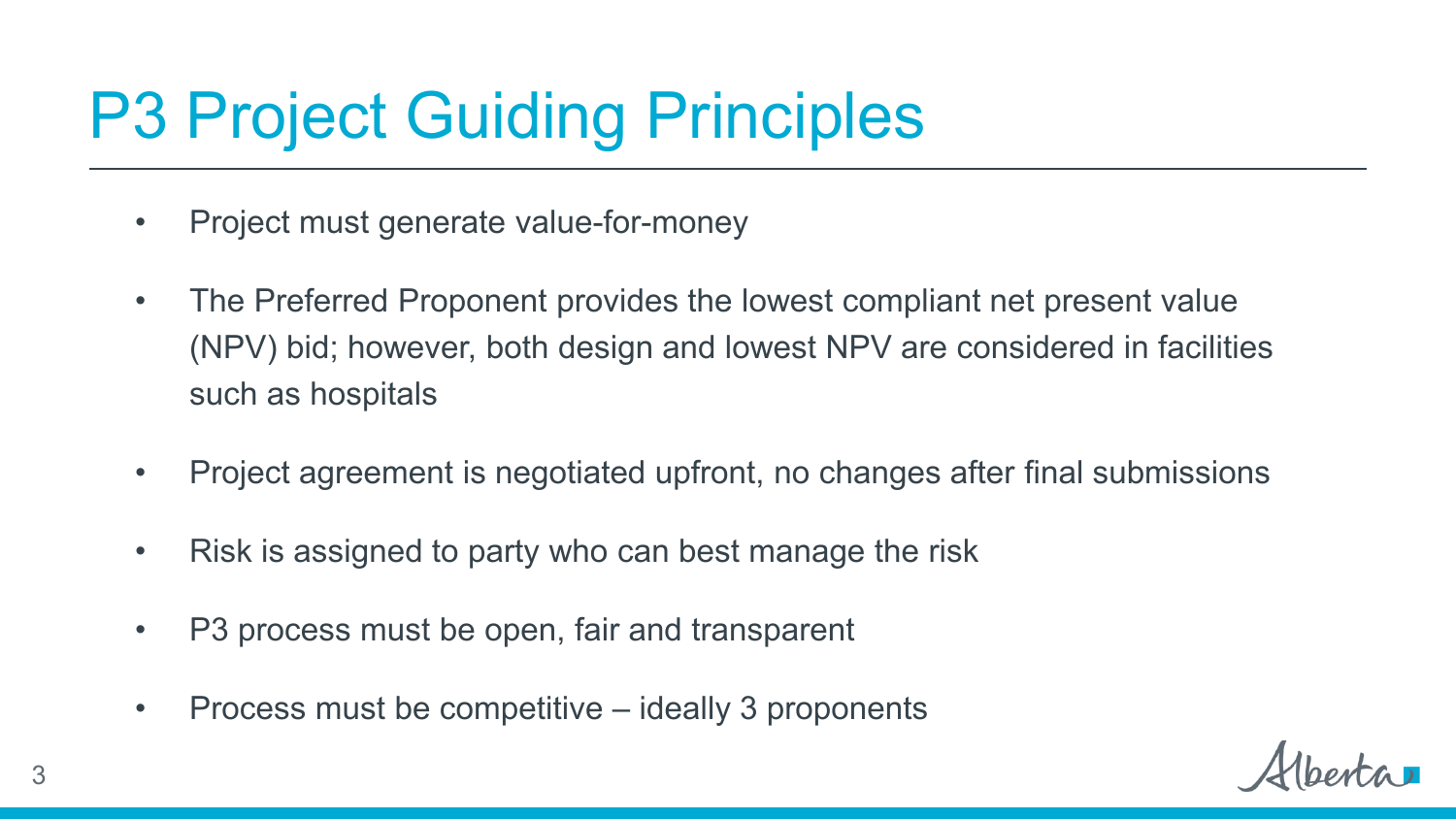

- Schedule and cost certainty
- Addresses project lifecycle costs ("30-year warranty")
- Potential for innovation
- Risks allocated to the best partner
- Experience and lessons learned from past P3 Alberta procurement will be the starting point for discussions with the industry

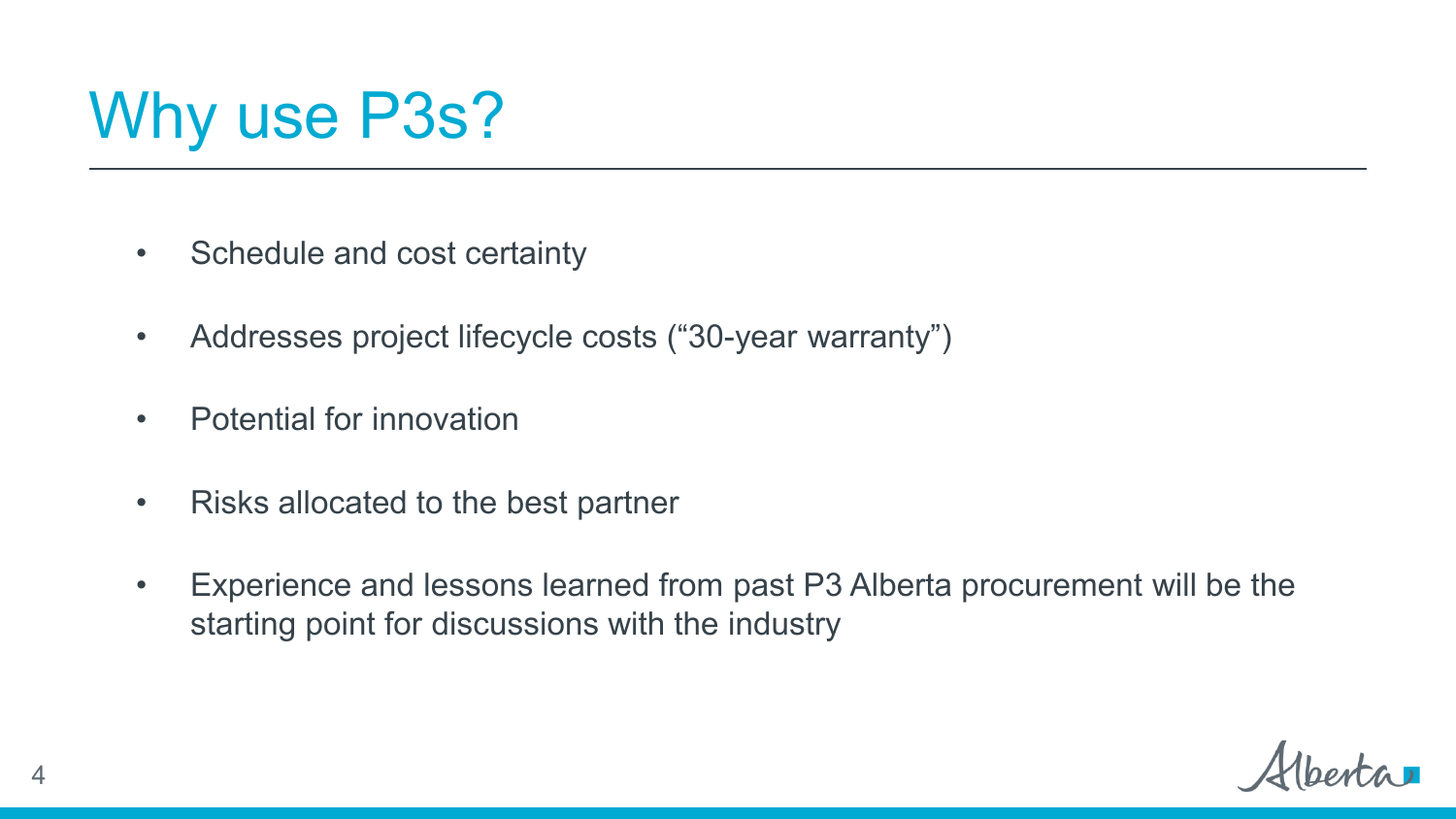#### Potential P3 in Alberta

- 2019 Capital Plan is investing \$24.2 billion over four years into vital infrastructure needed across Alberta
- Need to ensure projects are built cost effectively and meets needs.
- Using a general screen of \$100 million+, looking at range of P3 opportunities to support projects/project bundles. Projects currently under consideration:
	- Schools Bundle of five schools in Edmonton/ Calgary regions
	- Highways Widening / Upgrade Deerfoot Trail, Calgary
	- Hospitals Edmonton Hospital

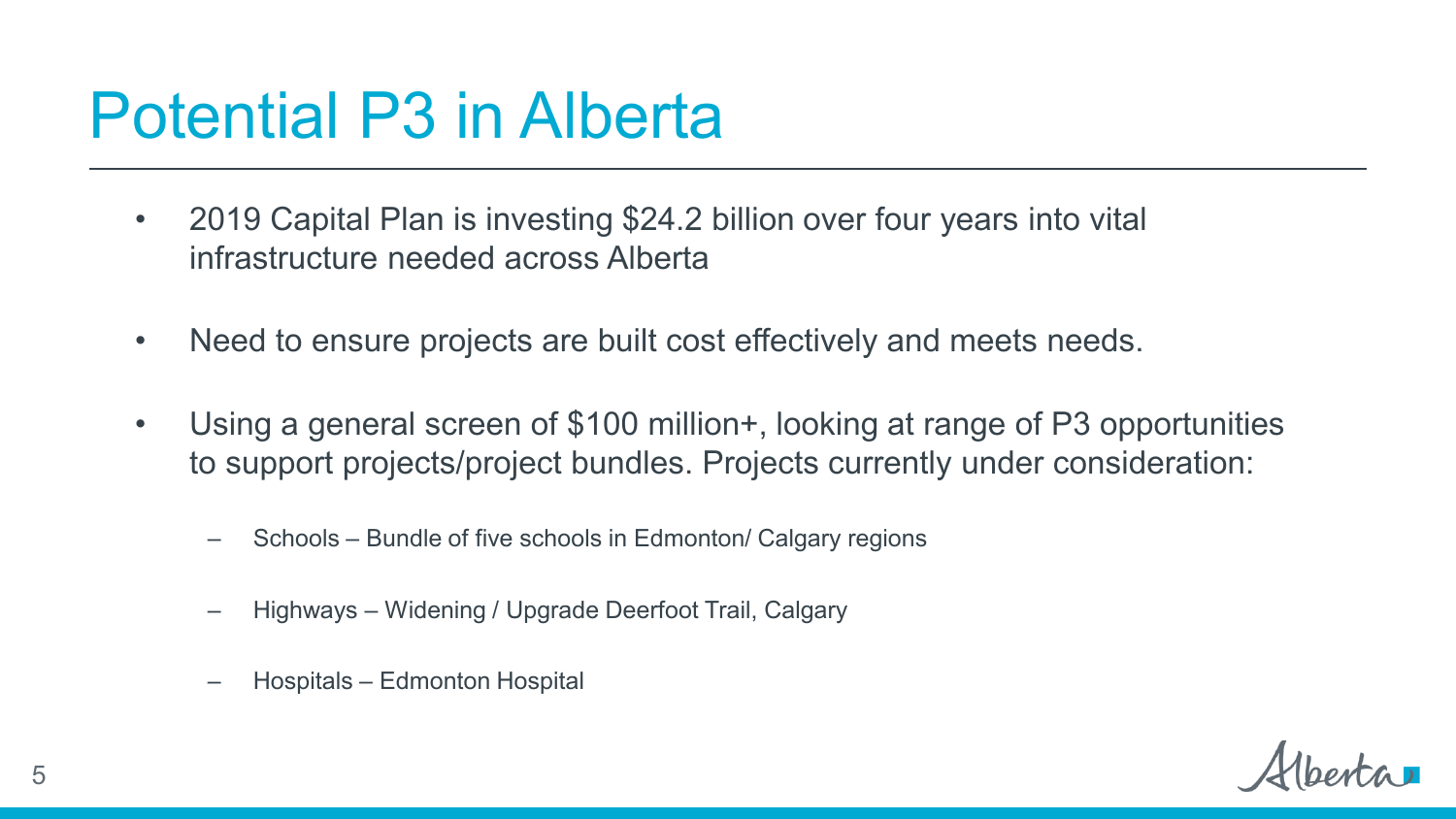## P3 Initial Review Criteria

- Project is sufficiently large (usually \$100 million or more)
- Facility requirements and operations can be defined as part of a contract
- Payment and/or revenue can be tied to performance
- Performance requirements are stable or predictable
- Private sector can better manage risk; such as, workforce and schedule
- Private sector has the ability to deliver
- Enough interest to generate a competitive process
- Sufficient operating period to generate savings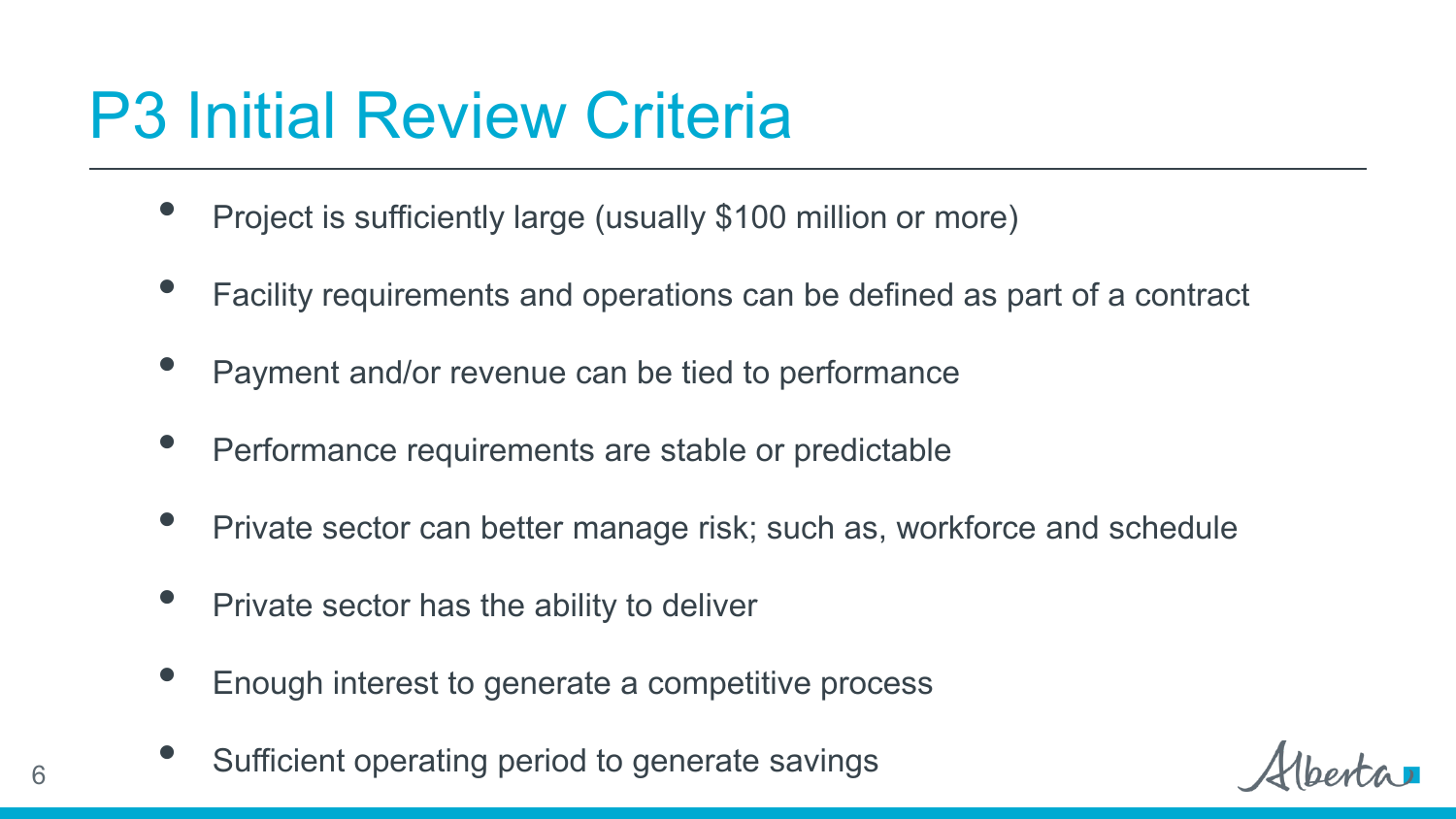| <b>PROJECT</b>                                     | <b>Public Sector</b><br><b>Comparator</b><br><b>Net Present Value</b> | <b>Low Bid</b><br><b>Net Present Value</b> | <b>Value for</b><br><b>Money</b> |
|----------------------------------------------------|-----------------------------------------------------------------------|--------------------------------------------|----------------------------------|
| <b>SE Anthony Henday Drive</b>                     | \$497 M                                                               | \$493 M                                    | $$4 M (2004 \text{ s})$          |
| <b>NE Stoney Trail</b>                             | \$1.0 B                                                               | \$650 M                                    | \$350 M (2006 \$)                |
| <b>NW Anthony Henday Drive</b>                     | \$1.6B                                                                | \$1.4 B                                    | \$200 M (2008 \$)                |
| <b>SE Stoney Trail</b>                             | \$1.8 B                                                               | \$769 M                                    | $$1.03 B (2010 \text{ s})$       |
| <b>NE Anthony Henday Drive</b>                     | \$2.180 B                                                             | \$1.809 B                                  | $$371 M (2012 \$                 |
| <b>SW Stoney Trail</b>                             | \$2.48 B                                                              | \$1.42 B                                   | \$1.06 B (2016 \$)               |
| <b>ASAPI</b>                                       | \$752 M                                                               | \$634 M                                    | \$97 M (2008 \$)                 |
| <b>ASAP II</b>                                     | \$358 M                                                               | \$253 M                                    | $$105 M (2010 \$                 |
| <b>ASAP III</b>                                    | \$332 M                                                               | \$289 M                                    | $$43 M (2012$ \$)                |
| Evan-Thomas Water and<br><b>Wastewater Project</b> | \$62.03 M                                                             | \$59.62 M                                  | $$2.41M(2012$ \$)                |